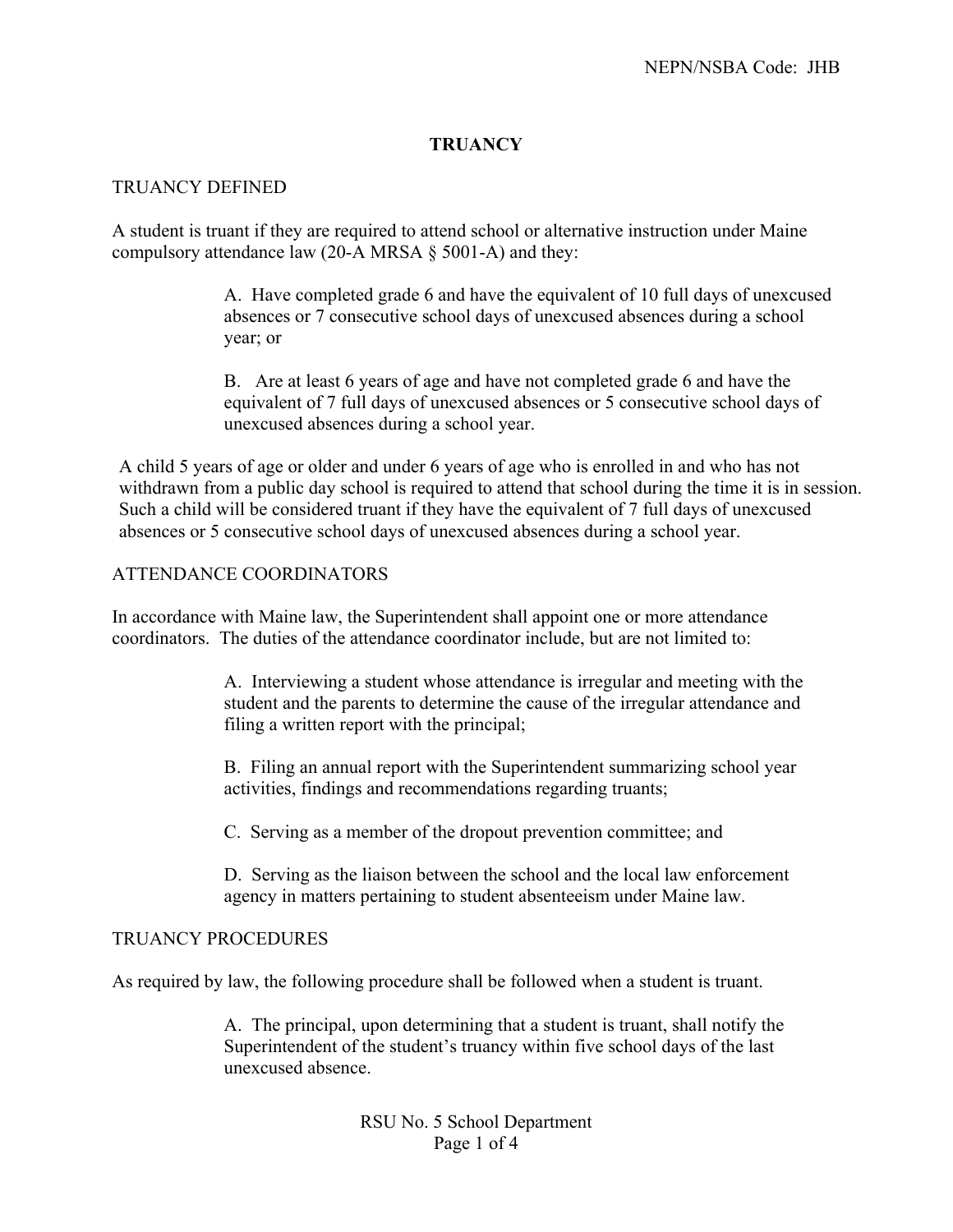B. Within five school days of notification, the Superintendent/designee will refer the student who has been determined to be truant to the school's student assistance team.

C. The student assistance team will meet to determine the cause of the truancy and assess the effect of the student's absences, as well as any future absences for the student. If it is determined that a negative effect exists, the student assistance team shall develop an intervention plan to address the student's absences and the negative effect of these absences.

An intervention plan may include, but is not limited to:

- 1. Frequent communication between the teacher and the family;
- 2. Changes in the learning environment;
- 3. Mentoring;
- 4. Student counseling;
- 5. Tutoring, including peer tutoring;
- 6. Placement into different classes;
- 7. Evaluation for alternative education programs;
- 8. Attendance contracts;
- 9. Referral to other agencies for family services; and
- 10. Other interventions including but not limited to referral to the school attendance coordinator, student assistance team, or dropout prevention committee.

Failure of the student or the student's parent/guardian(s) to appear at scheduled meetings does not preclude school administrators from implementing a plan to address a student's truancy.

D. The student and their parents/guardians shall be invited to attend any meetings scheduled to discuss the student's truancy and the intervention plan.

E. If the Superintendent/designee is unable to correct the student's truancy, the Superintendent/designee shall serve or cause to be served upon the parent(s) inhand or by registered mail a written notice that the student's attendance is required by law. The notice shall:

> RSU No. 5 School Department Page 2 of 4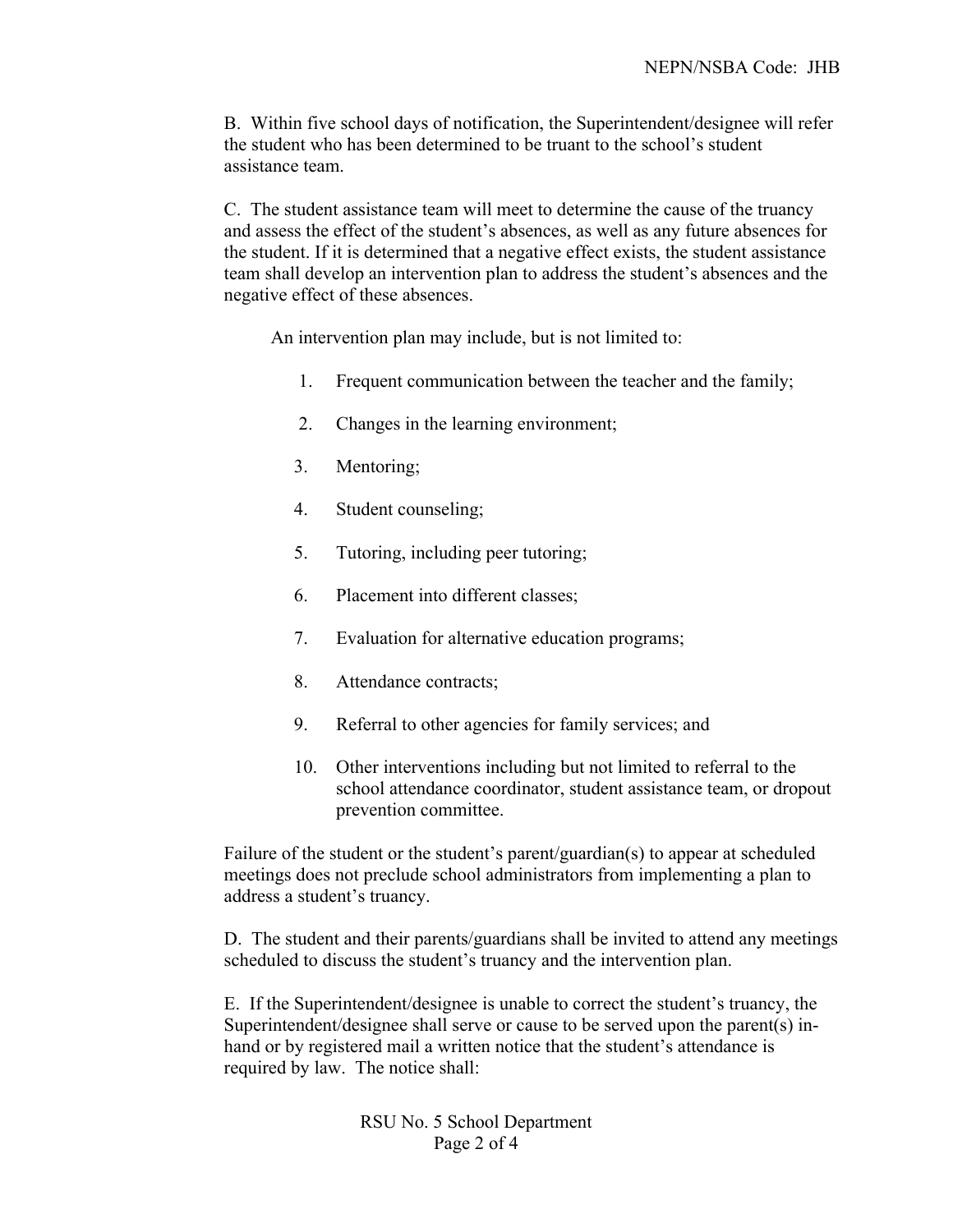- 1. State that the student is required to attend school pursuant to 20-A MRSA §5001-A (the compulsory attendance law);
- 2. Explain the parent/guardian's right to inspect the student's attendance records, attendance coordinator's reports, and principal's reports;
- 3. Explain that the failure to send the student to school and maintain the student in regular attendance is a civil violation in accordance with 20-A MRSA § 5053-A and will jeopardize the student's status in the grade they are in;
- 4. State that the Superintendent/designee may notify local law enforcement authorities of a violation of 20-A MRSA § 5053-A and the Department of Health and Human Services (DHHS) of a violation under and 20-A MRSA  $\S$  5051-A(1)(C); and
- 5. Outline the plan developed to address the student's truancy and the steps that have been taken to implement that plan.

F. Prior to notifying local law enforcement authorities, the Superintendent/ designee shall schedule at least one meeting of the student assistance team as required by law and paragraph B of this policy and may invite a local prosecutor.

G. If after three school days after the service of the notice described in paragraph E of this policy the student remains truant and the parent/guardian(s) and student refuse to attend the meeting referred to in paragraph F, the Superintendent/designee shall report the facts of the unlawful absence to local law enforcement authorities. Local law enforcement may proceed with enforcement action against the parent unless the student is at once placed in an appropriate school or otherwise meets the requirements of the compulsory attendance law.

H. When a student is determined to be truant and in violation of the compulsory attendance law, and the student assistance team has made a good faith attempt to meet the requirements, the Superintendent shall include this information in data provided to the Board annually.

# ANNUAL REPORT TO COMMISSIONER

The Superintendent shall submit an annual report regarding truancy to the Commissioner by October 1. The report must identify the number of truants in the school administrative unit in the preceding school year; describe the school unit's efforts to deal with truancy; account for actions brought to enforce the truancy law; and include any other information on truancy requested by the Commissioner.

> RSU No. 5 School Department Page 3 of 4